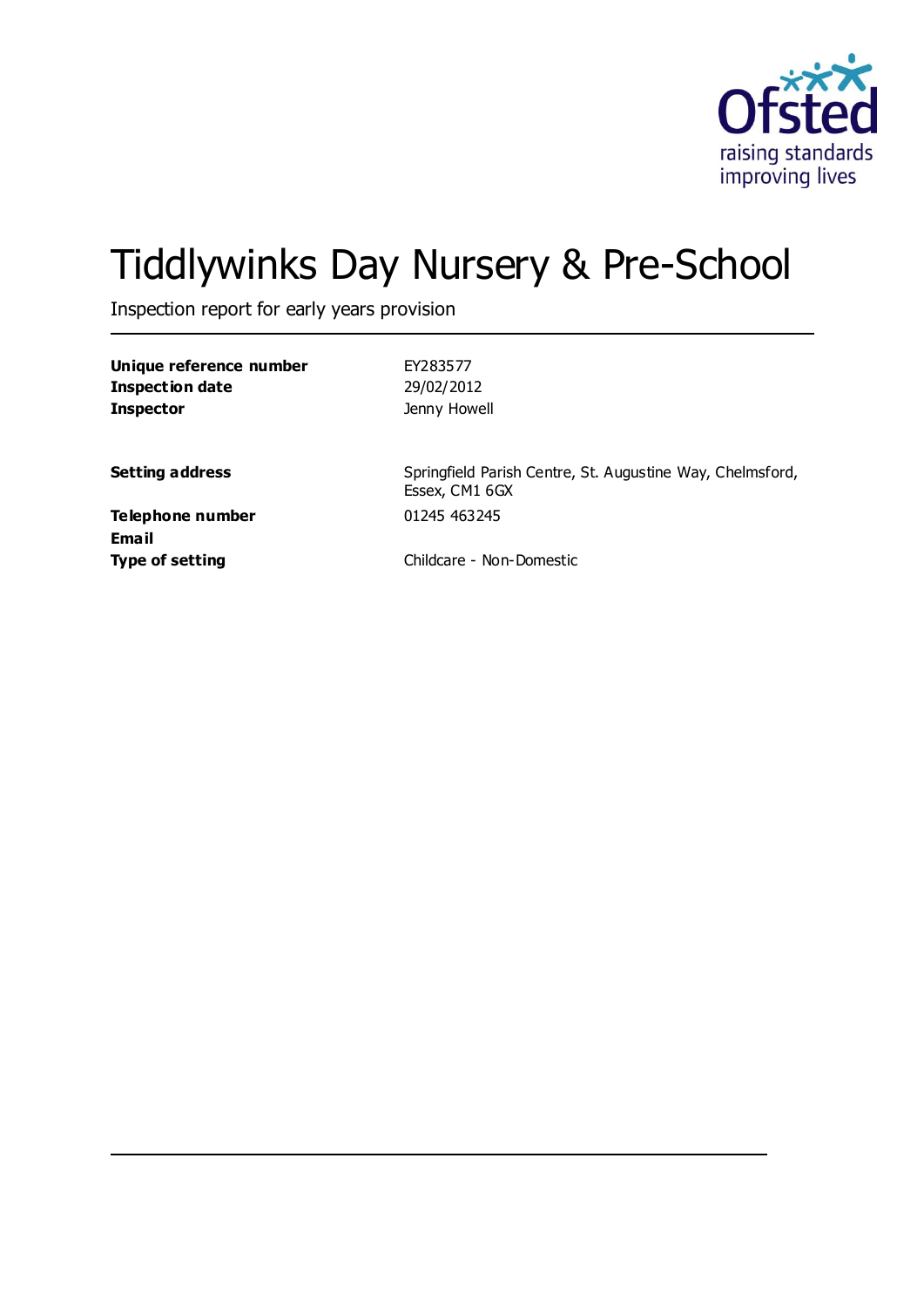The Office for Standards in Education, Children's Services and Skills (Ofsted) regulates and inspects to achieve excellence in the care of children and young people, and in education and skills for learners of all ages. It regulates and inspects childcare and children's social care, and inspects the Children and Family Court Advisory Support Service (Cafcass), schools, colleges, initial teacher training, work-based learning and skills training, adult and community learning, and education and training in prisons and other secure establishments. It assesses council children's services, and inspects services for looked after children, safeguarding and child protection.

If you would like a copy of this document in a different format, such as large print or Braille, please telephone 0300 123 1231, or email enquiries@ofsted.gov.uk.

You may copy all or parts of this document for non-commercial educational purposes, as long as you give details of the source and date of publication and do not alter the information in any way.

T: 0300 123 1231 Textphone: 0161 618 8524 E: enquiries@ofsted.gov.uk W: [www.ofsted.gov.uk](http://www.ofsted.gov.uk/)

© Crown copyright 2012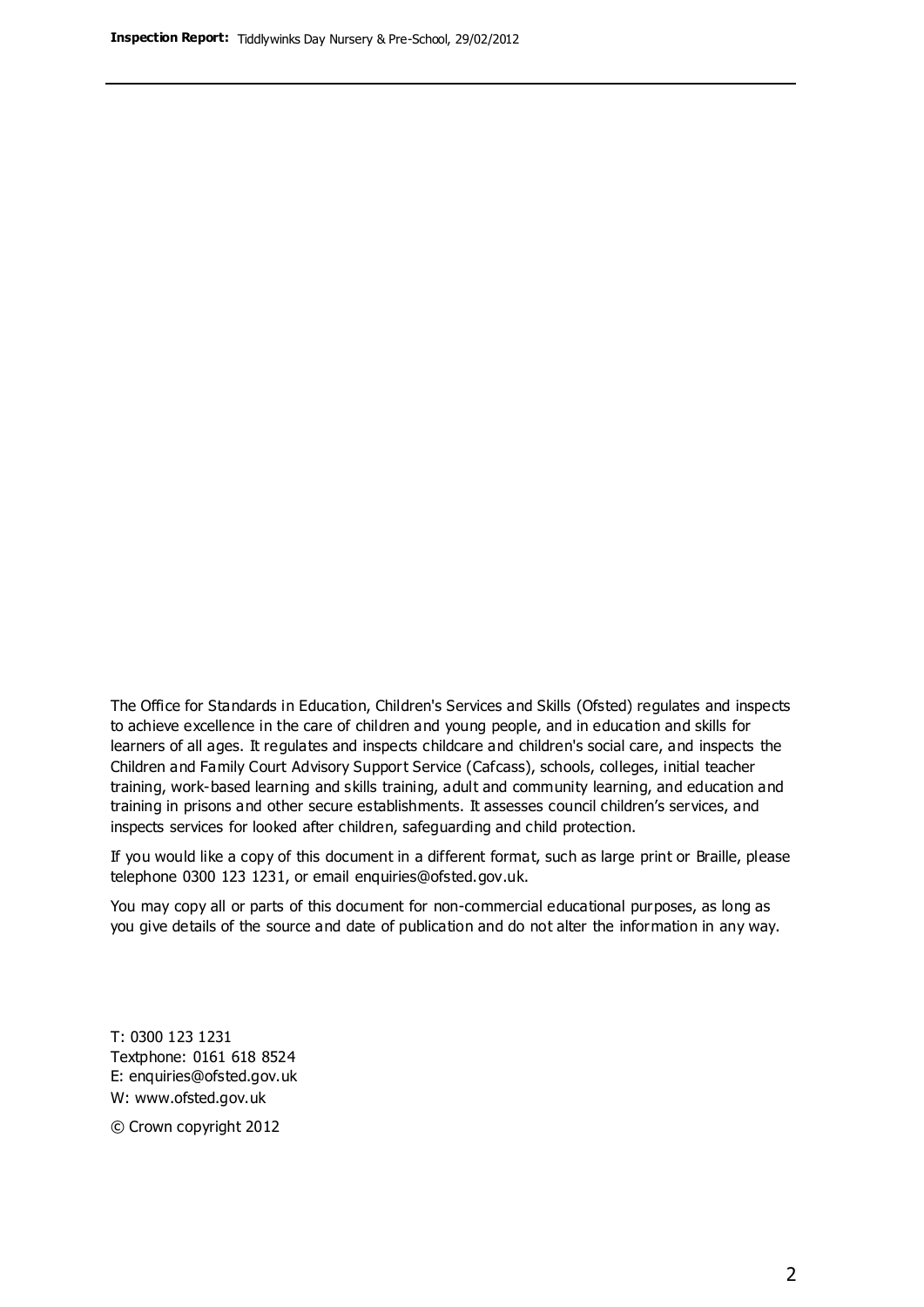#### **Introduction**

This inspection was carried out by Ofsted under Sections 49 and 50 of the Childcare Act 2006 on the quality and standards of the registered early years provision. 'Early years provision' refers to provision regulated by Ofsted for children from birth to 31 August following their fifth birthday (the early years age group). The registered person must ensure that this provision complies with the statutory framework for children's learning, development and welfare, known as the *Early* Years Foundation Stage.

The provider must provide a copy of this report to all parents with children at the setting where reasonably practicable. The provider must provide a copy of the report to any other person who asks for one, but may charge a fee for this service (The Childcare (Inspection) Regulations 2008 regulations 9 and 10).

The setting also makes provision for children older than the early years age group which is registered on the voluntary and/or compulsory part(s) of the Childcare Register. This report does not include an evaluation of that provision, but a comment about compliance with the requirements of the Childcare Register is included in Annex B.

Please see our website for more information about each childcare provider. We publish inspection reports, conditions of registration and details of complaints we receive where we or the provider take action to meet the requirements of registration.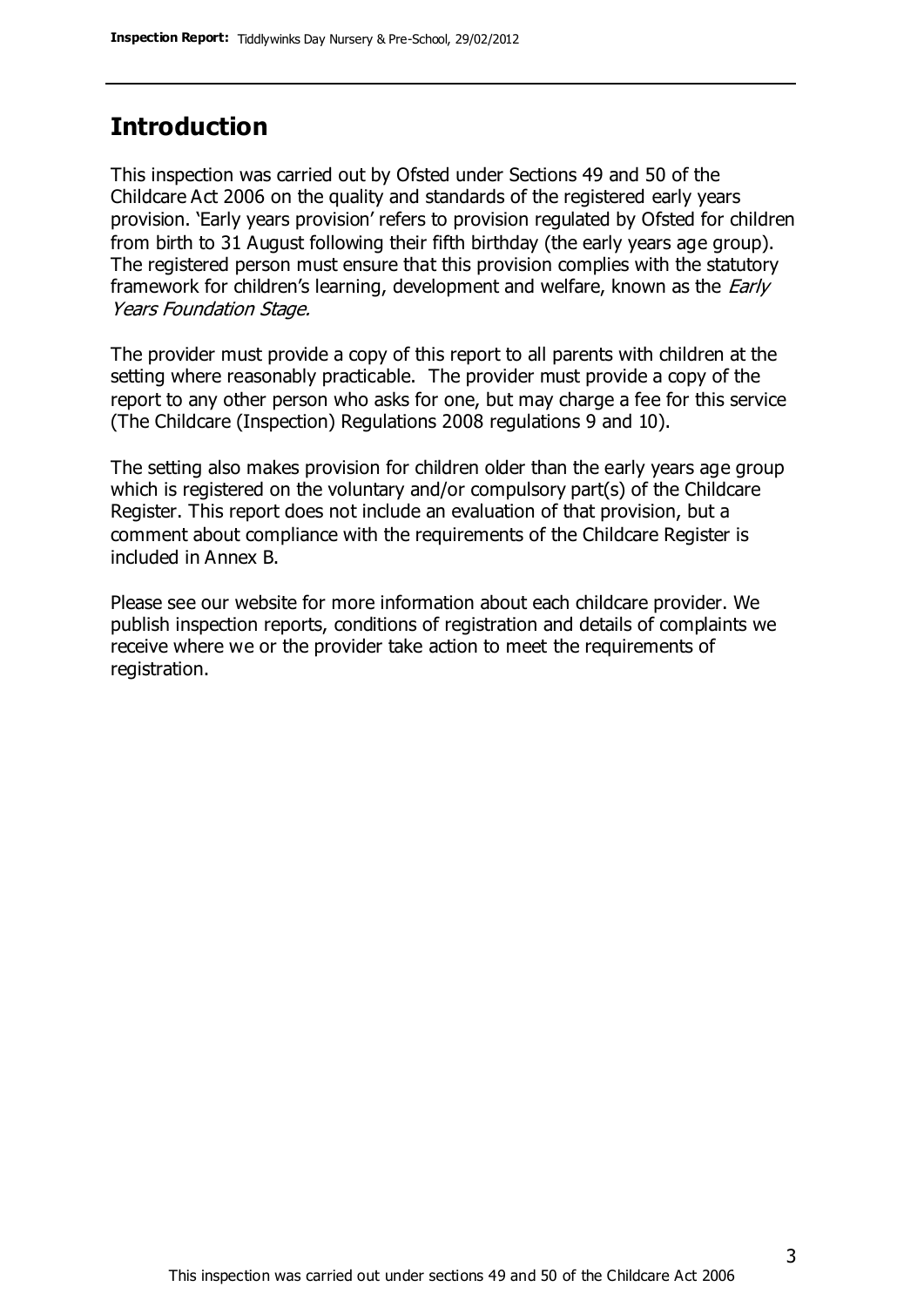## **Description of the setting**

Tiddlywinks Day Nursery has been open since 2004. It operates from two rooms within a community centre in the Springfield area of Chelmsford. The nursery is open during term time only. Opening times are from 9am until 4pm on Monday, Wednesday, Thursday and Friday, closing at 12 noon on Tuesdays. Children are able to attend for morning or afternoon sessions as well as all day. The nursery also provides a breakfast club from 8am for children attending The Bishops Church of England and Roman Catholic Primary School.

The nursery is registered on the Early Years Register and also on the compulsory and voluntary parts of the Childcare Register. A maximum of 28 children may attend the provision at any one time. There are currently 69 children on roll in the early years age range and 12 children attending the breakfast club. The nursery supports children who have special educational needs and/or disabilities, as well as children who speak English as an additional language.

The nursery employs eight members of staff. Of these, seven hold appropriate early years qualifications and one is working towards a recognised qualification.

## **The overall effectiveness of the early years provision**

Overall the quality of the provision is good.

The nursery is very effective in meeting the needs of individual children. All children make excellent progress in their learning and enjoy their time at the nursery. Good arrangements are in place in order to safeguard children and promote their welfare. Strong relationships with parents ensure that they are well informed about their children's learning and development. A robust system of selfevaluation is in place in order to identify strengths and weaknesses and bring about improvements.

### **What steps need to be taken to improve provision further?**

To further improve the early years provision the registered person should:

develop the physical environment to display signs, symbols and photographs relating to the lives of the families who use the nursery and wider society.

## **The effectiveness of leadership and management of the early years provision**

An effective range of safeguarding procedures are in place. All staff have completed training in child protection and have a good understanding of local safeguarding procedures. Thorough and detailed risk assessments are in place. These cover all areas of the setting which are used by children as well as trips around the local area. Daily routines are organised well to maintain security, for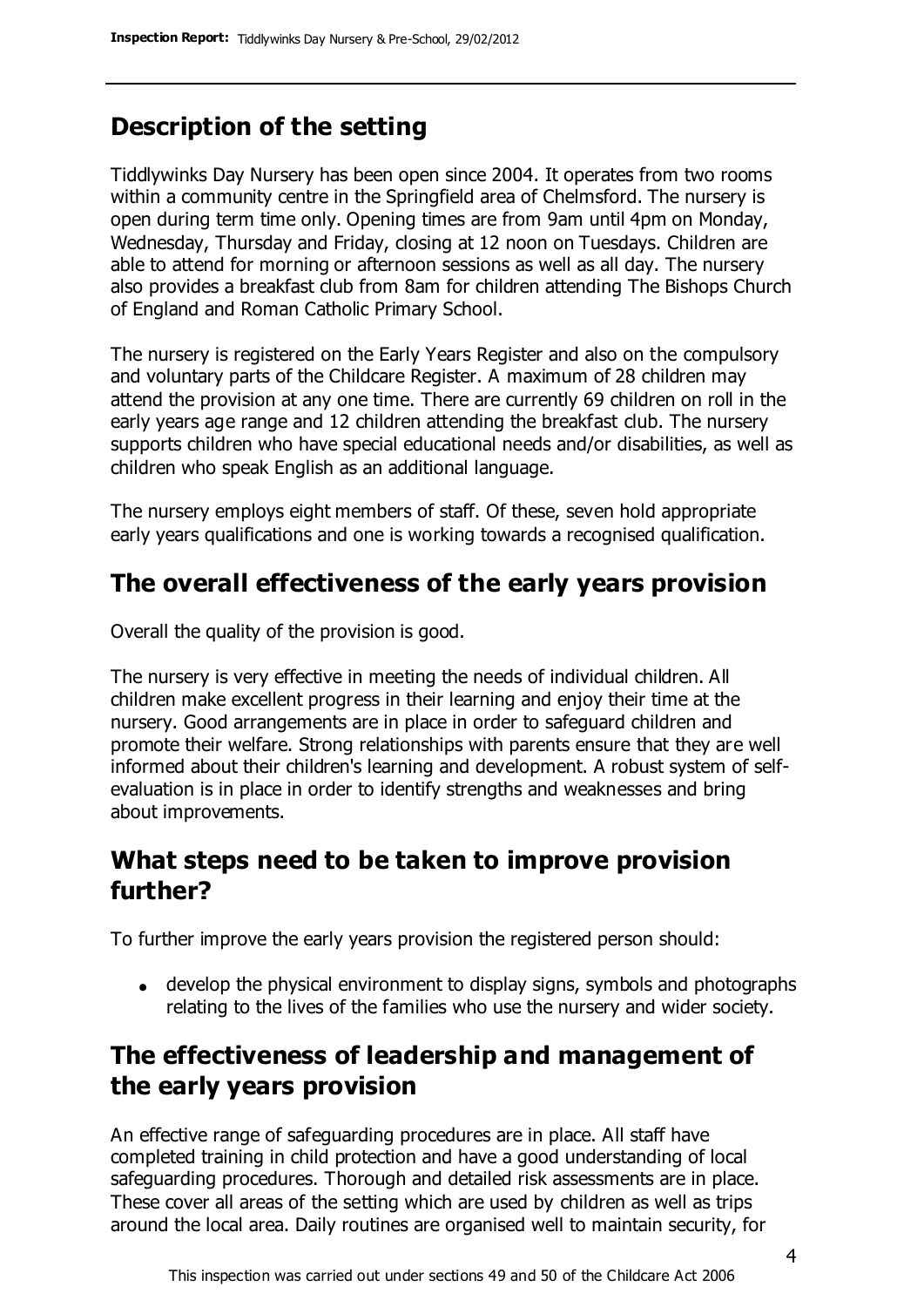example at arrival and departure times. All staff have undergone checks through the Criminal Records Bureau. Most staff hold relevant qualifications and all staff are supported in attending additional training courses and workshops. Several members of staff have been trained in paediatric first aid, allowing them to act promptly in the event of an accident.

Staff are committed to providing high quality care and learning experiences for all children. Staff meetings and a well-established appraisal system support staff in contributing their views and developing their skills. A good system of selfevaluation is used. This identifies what the setting does well and highlights areas for improvement. This supports staff in taking action to make changes which have a positive impact upon children. Staff have made good progress in addressing the recommendations raised at the last inspection. This has improved the system of assessment and planning and has also provided children with free access to fresh drinks throughout the day.

Effective relationships with other professionals help staff to meet the needs of individual children, particularly those with special educational needs and/or disabilities. As a result of this, all children can be cared for in a fully inclusive environment. Staff have developed good links with local schools in order to help children in making a confident transition into full-time education. Effective relationships are also developed where children attend other settings. This helps to ensure a regular exchange of any relevant information. Very positive relationships are developed with parents. Regular newsletters help to keep parents informed, and information on daily activities is displayed on the chalkboard at the entrance. Staff are available to talk to on a daily basis and individual development records are sent home each term. Open days have also been introduced in response to parent's feedback. Parents' views are actively sought through questionnaires and they comment very positively about the nursery. They say that staff are kind and friendly, that their children enjoy coming to nursery and are being well prepared for school.

#### **The quality and standards of the early years provision and outcomes for children**

Staff are extremely effective in supporting learning and development. They make excellent use of space and resources to provide children with engaging and imaginative play opportunities, both indoors and outdoors. Good use of two rooms and the garden area allows staff to provide children with activities which are carefully tailored to their differing ages and stages of development. Free access to the garden ensures children learn through the natural environment, hunting for bugs in fallen leaves or observing that their painted water patterns evaporate in the sun. Staff work closely with children to support and encourage their learning. They make frequent use of praise to build confidence and issue certificates to recognise children's achievements. Close attention is given to children's welfare needs. Nappies are changed promptly and staff are aware of children changing emotions. Snacks are varied and nutritious and all food is prepared and served hygienically.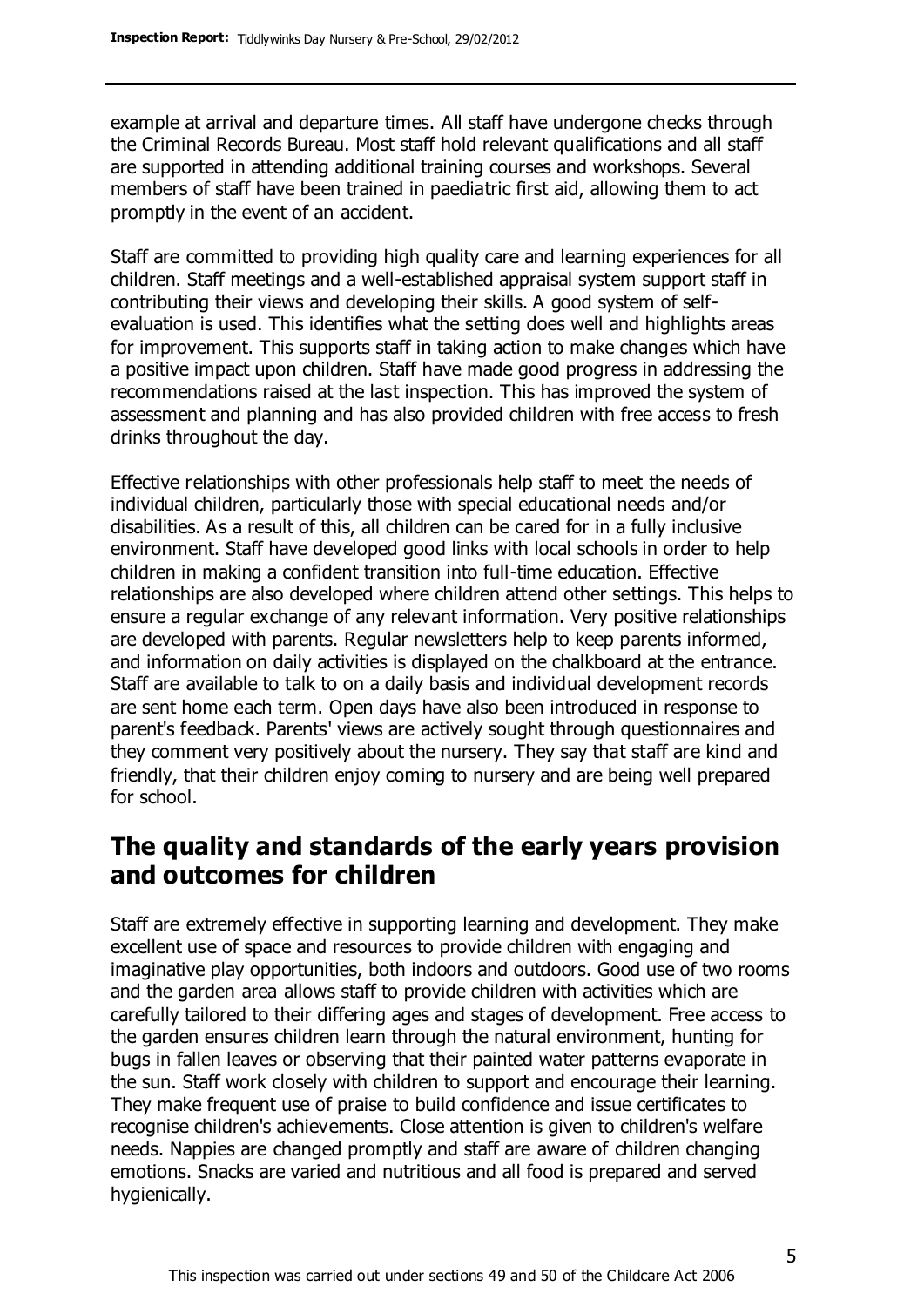Careful observations of what children can do are linked to the Early Years Foundation Stage curriculum guidance, allowing staff to closely track children's progress. Each child's key person has a very detailed understanding of their stage of development. Staff use this information effectively to inform planning for individual children, ensuring that they make good progress in all areas of learning. Short term plans are based on the emerging ideas and interests of children. For example, reading a book about a blue balloon and releasing helium balloons has lead on to finding out about the moon, making rockets and telescopes and exploring the texture of 'alien slime'.

Children greatly enjoy learning through play. They arrive with smiles on their faces and quickly settle to play. Children enthusiastically access activities which support development in all areas of learning, both independently and with adult support. Children develop very strong social skills as they play together and look forward to the arrival of a favourite friend. Children express their creativity freely as they paint, draw, cut and stick. They access musical instruments and use their imagination as they engage in role-play. Children have an excellent range of opportunities to learn about the world around them. They explore nature as they plant and grow beans or play with fallen leaves.

Children develop outstanding skills for the future. Spontaneous and planned activities which support number and letter recognition ensure that children develop very strong early numeracy and literacy skills. Older children learn to write their name before they start school, using the writing style of the school they will be attending. Stories are used to stimulate and support learning, helping children to develop a strong love of books. Children incorporate keyboards, telephones and tills into their imaginative play and are confident in the use of IT, for example to play educational computer games. Children learn to persevere as they develop their problem-solving skills. They use drain pipes to create water and ball runs, or work out how to join boxes together as they junk model.

Children's behaviour is very good. They respond to reminders from staff and show respect towards others. Children enjoy helping to tidy up and take on responsibilities, such as setting the table for snack. Children celebrate important events in their lives, such as birthdays and find out about world festivals including Eid, Diwali and Chinese New Year. Children's acceptance of difference and diversity is supported through books, puzzles and activities, although, images of difference and diversity reflecting the families and lives of the children attending and wider society are not currently displayed.

Children have good opportunities to learn how to keep themselves safe and healthy. They use equipment, such as scooters and scissors safely and turn to staff when they need help. Children's learning about safety is enhanced by visits from fire officers, police and road crossing patrol officers. They also walk to the nearby pelican crossing to practise their skills. Children remember to wash their hands before eating and older children are able to use the toilet independently. Access to the outdoor area ensures that children have plentiful opportunities to exercise. They ride on tricycles, balance on stilts and crawl through tunnels as they develop their physical skills. Children manage their thirst as they help themselves to drinks throughout the day and enjoy healthy and nutritious snacks and meals.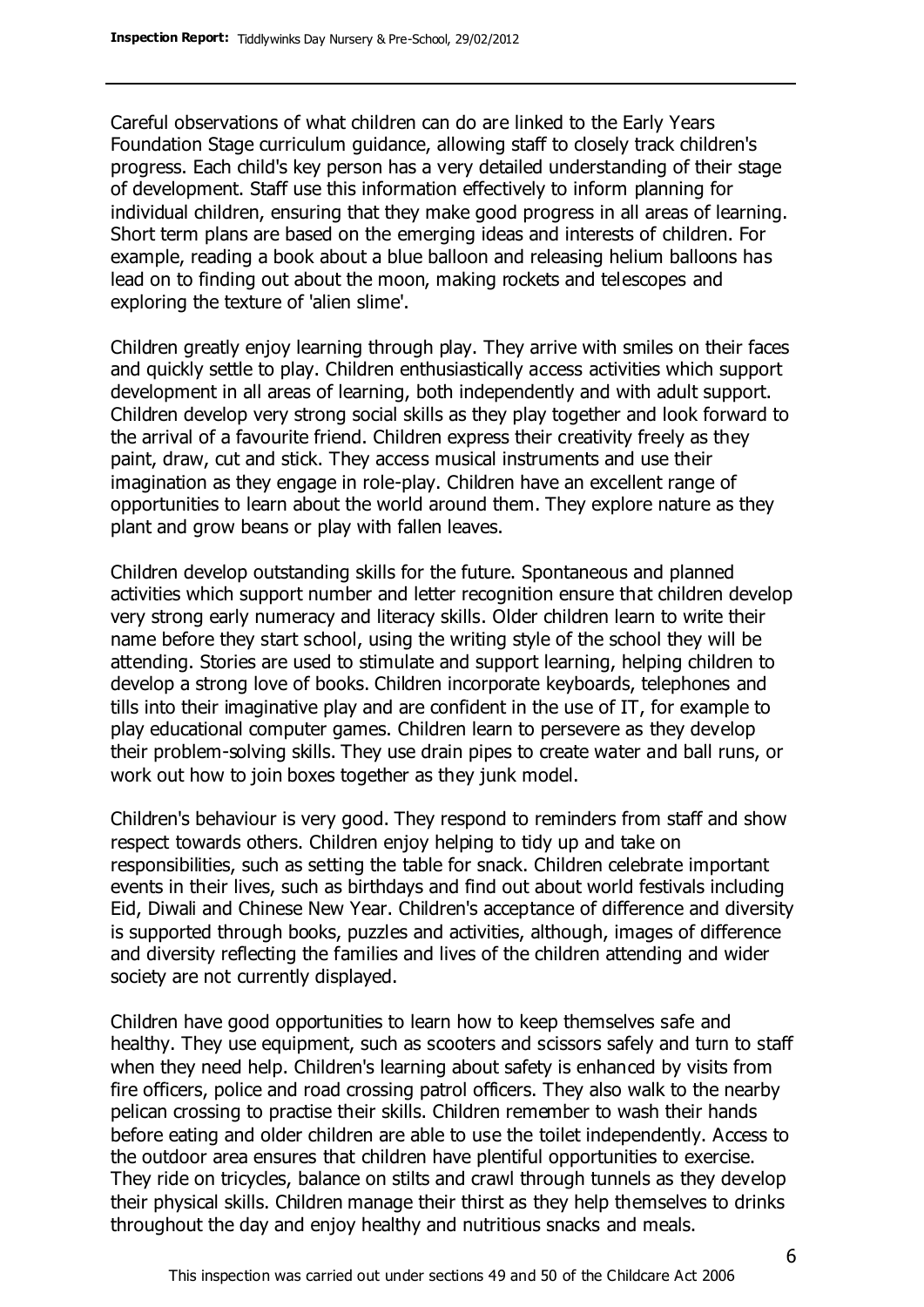## **Annex A: record of inspection judgements**

#### **The key inspection judgements and what they mean**

Grade 1 is Outstanding: this aspect of the provision is of exceptionally high quality Grade 2 is Good: this aspect of the provision is strong Grade 3 is Satisfactory: this aspect of the provision is sound Grade 4 is Inadequate: this aspect of the provision is not good enough

#### **The overall effectiveness of the early years provision**

| How well does the setting meet the needs of the<br>children in the Early Years Foundation Stage? |  |
|--------------------------------------------------------------------------------------------------|--|
| The capacity of the provision to maintain continuous                                             |  |
| improvement                                                                                      |  |

#### **The effectiveness of leadership and management of the early years provision**

| The effectiveness of leadership and management of the             |  |
|-------------------------------------------------------------------|--|
| <b>Early Years Foundation Stage</b>                               |  |
| The effectiveness of leadership and management in embedding       |  |
| ambition and driving improvement                                  |  |
| The effectiveness with which the setting deploys resources        |  |
| The effectiveness with which the setting promotes equality and    |  |
| diversity                                                         |  |
| The effectiveness of safeguarding                                 |  |
| The effectiveness of the setting's self-evaluation, including the |  |
| steps taken to promote improvement                                |  |
| The effectiveness of partnerships                                 |  |
| The effectiveness of the setting's engagement with parents and    |  |
| carers                                                            |  |

#### **The quality of the provision in the Early Years Foundation Stage**

The quality of the provision in the Early Years Foundation Stage  $\vert$  2

#### **Outcomes for children in the Early Years Foundation Stage**

| <b>Outcomes for children in the Early Years Foundation</b>    |  |
|---------------------------------------------------------------|--|
| <b>Stage</b>                                                  |  |
| The extent to which children achieve and enjoy their learning |  |
| The extent to which children feel safe                        |  |
| The extent to which children adopt healthy lifestyles         |  |
| The extent to which children make a positive contribution     |  |
| The extent to which children develop skills for the future    |  |

Any complaints about the inspection or report should be made following the procedures set out in the guidance available from Ofsted's website: www.ofsted.gov.uk